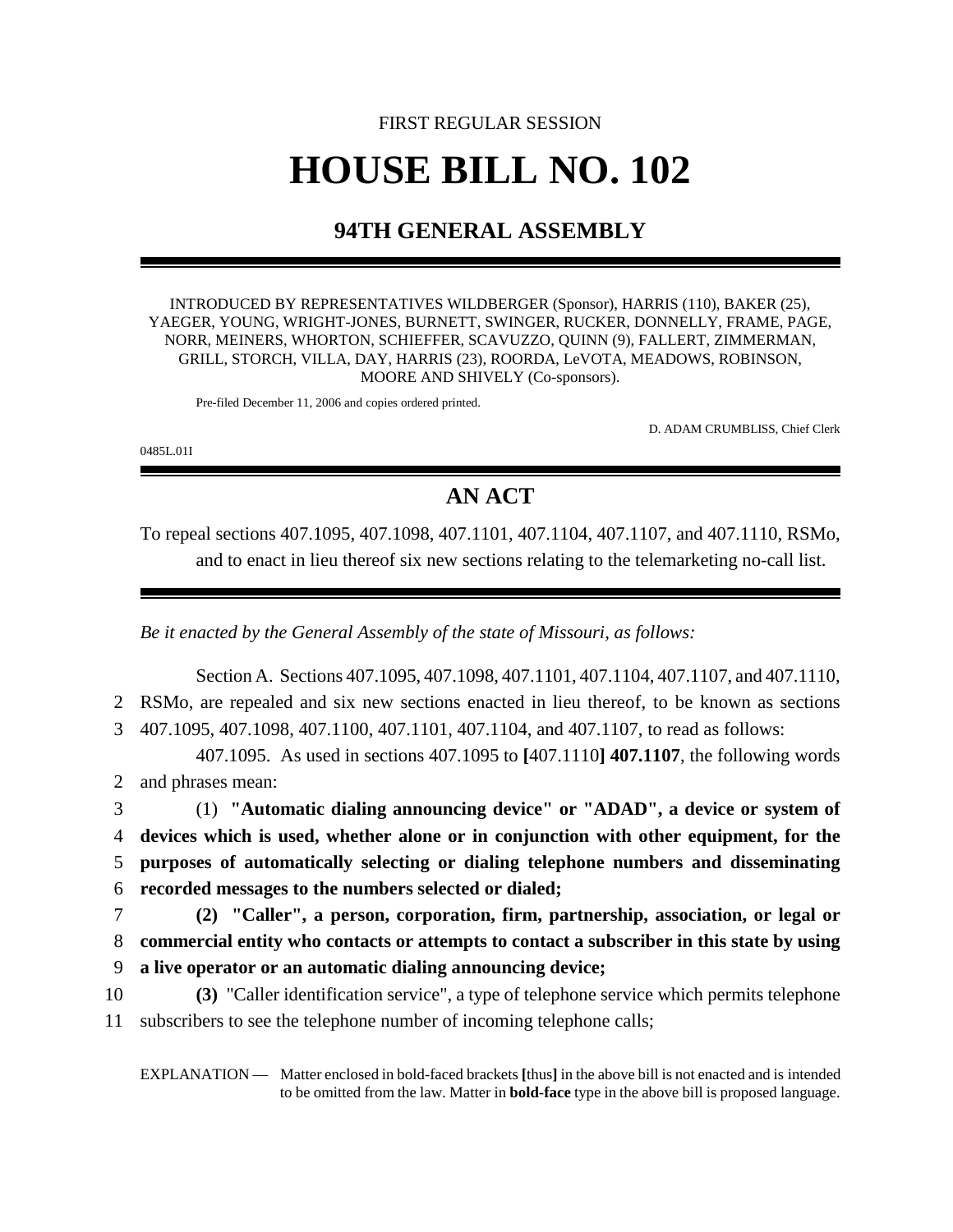**[**(2)**] (4)** "Residential subscriber", a person who has subscribed to **any** residential telephone service **[**from a local exchange company**] , including wireless telephone service,** or the other persons living or residing with such person;

 **[**(3)**] (5)** "Telephone solicitation", any voice **[**communication over a telephone line from a live operator, through the use of ADAD equipment or by other means**] , facsimile, graphic imaging, or data communication, including text messaging communications** for the purpose of encouraging the purchase or rental of, or investment in, property, goods or services, but does not include communications:

 (a) To any residential subscriber with that subscriber's prior express invitation or permission;

 (b) By or on behalf of any person or entity with whom a residential subscriber has had a business contact within the past one hundred eighty days or a current business or personal relationship;

25 (c) By or on behalf of an entity organized pursuant to Chapter  $501(c)(3)$  of the United States Internal Revenue Code, while such entity is engaged in fund-raising to support the charitable purpose for which the entity was established provided that a bona fide member of such exempt organization makes the voice communication;

 (d) By or on behalf of any entity over which a federal agency has regulatory authority to the extent that:

 a. Subject to such authority, the entity is required to maintain a license, permit or certificate to sell or provide the merchandise being offered through telemarketing; and

b. The entity is required by law or rule to develop and maintain a no-call list;

 (e) By a natural person responding to a referral, or working from his or her primary residence, or a person licensed by the state of Missouri to carry out a trade, occupation or profession who is setting or attempting to set an appointment for actions relating to that licensed trade, occupation or profession within the state or counties contiguous to the state.

407.1098. **[**1.**]** No person or entity shall make or cause to be made any telephone solicitation to **[**the telephone line of**]** any residential subscriber in this state who has given notice to the attorney general, in accordance with rules promulgated pursuant to section 407.1101 of such subscriber's objection to receiving telephone solicitations.

**[**2. This section shall take effect on July 1, 2001.**]**

**407.1100 1. A caller shall not use an automatic dialing announcing device in making any telephone call to a residential subscriber who has provided notice to the attorney general of such subscriber's objection to receiving telephone solicitations unless:**

 **(1) The subscriber has knowingly or voluntarily requested, consented to, permitted, or authorized receipt of the message; or**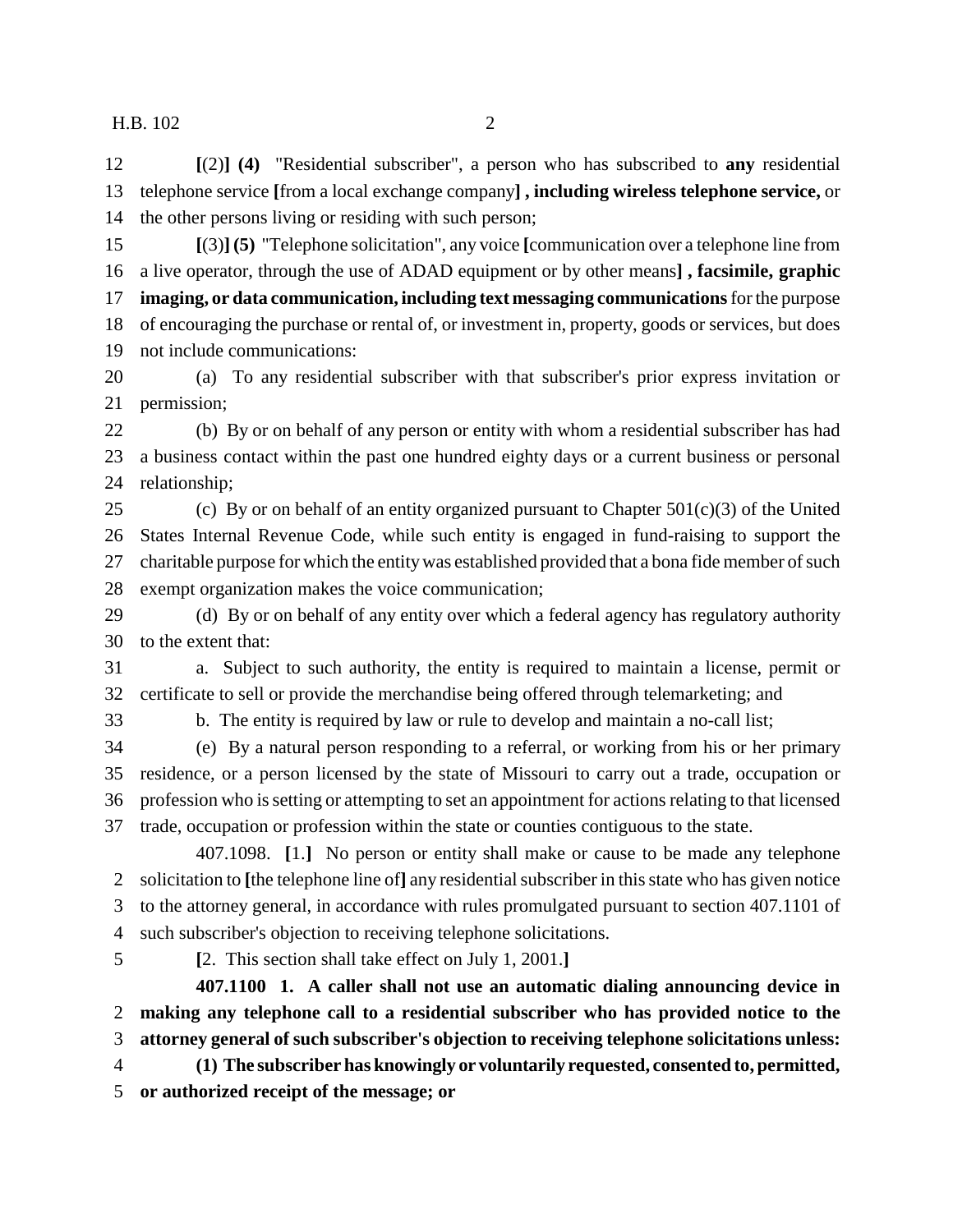**(2) The message is immediately preceded by a live operator who obtains the subscriber's consent before the message is delivered and where the operator at the beginning of the message discloses:**

 **(a) The name of the business, firm, organization, association, partnership, or entity for which the message is being made;**

 **(b) The purpose of the message and whether it intends to solicit payment or commitment of funds; and**

**(c) If applicable, the identity or kinds of goods or service the message is promoting.**

 **2. A caller shall not use an automatic dialing announcing device unless the device is designed and operated to disconnect within ten seconds after the subscriber terminates the telephone call.**

**3. The provisions of this section shall not apply to:**

**(1) Telephone calls from school districts to students, parents, or employees;**

 **(2) Telephone calls to subscribers with whom the caller has a current business or personal relationship; or**

**(3) Telephone calls advising employees or work schedules.**

407.1101. 1. The attorney general shall establish and provide for the operation of a database to compile a list of telephone numbers of residential subscribers who object to receiving telephone solicitations. **[**The attorney general shall have such database in operation no later than July 1, 2001.**]**

 2. **[**No later than January 1, 2001,**]** The attorney general shall promulgate rules and regulations governing the establishment of a state no-call database as he or she deems necessary and appropriate to fully implement the provisions of sections 407.1095 to **[**407.1110**] 407.1107**. The rules and regulations shall include those which:

 (1) Specify the methods by which each residential subscriber may give notice to the attorney general or its contractor of his or her objection to receiving such solicitations or revocation of such notice. There shall be no cost to the subscriber for joining the database;

 (2) Specify the length of time for which a notice of objection shall be effective and the effect of a change of telephone number on such notice;

 (3) Specify the methods by which such objections and revocations shall be collected and added to the database;

 (4) Specify the methods by which any person or entity desiring to make telephone solicitations will obtain access to the database as required to avoid calling the telephone numbers of residential subscribers included in the database, including the cost assessed to that person or entity for access to the database;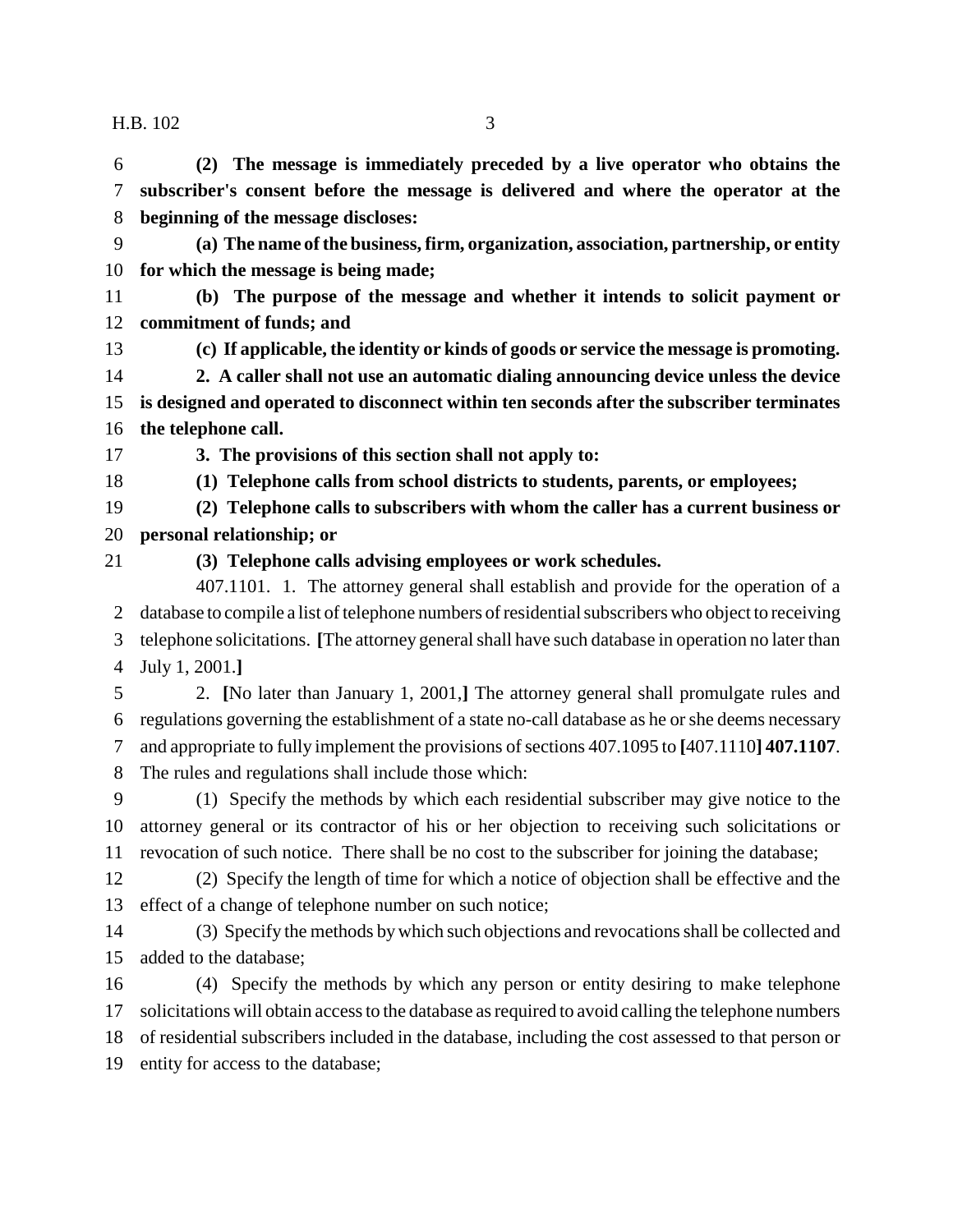(5) Specify such other matters relating to the database that the attorney general deems desirable.

 3. If the Federal Communications Commission establishes a single national database of telephone numbers of subscribers who object to receiving telephone solicitations pursuant to 47 U.S.C., Section 227(c)(3), the attorney general shall include that part of such single national database that relates to Missouri in the database established pursuant to this section.

 4. Information contained in the database established pursuant to this section shall be used only for the purpose of compliance with **[**section 407.1098 and this section**] sections 407.1095 to 407.1104** or in a proceeding or action pursuant to section 407.1107. Such information shall not be considered a public record pursuant to chapter 610, RSMo.

 5. In April, July, October and January of each year, the attorney general shall be encouraged to obtain subscription listings of **[**consumers**] subscribers** in this state who have arranged to be included on any national do-not-call list and add those **[**names**] telephone numbers** to the state do-not-call list.

 6. The attorney general may utilize moneys appropriated from general revenue and moneys appropriated from the merchandising practices revolving fund established in section 407.140 for the purposes of establishing and operating the state no-call database.

 7. Any rule or portion of a rule, as that term is defined in section 536.010, RSMo, that is created under the authority delegated in sections 407.1095 to **[**407.1110**] 407.1107** shall become effective only if it complies with and is subject to all of the provisions of chapter 536, RSMo, and, if applicable, section 536.028, RSMo. This section and chapter 536, RSMo, are nonseverable and if any of the powers vested with the general assembly pursuant to chapter 536, RSMo, to review, to delay the effective date or to disapprove and annul a rule are subsequently held unconstitutional, then the grant of rulemaking authority and any rule proposed or adopted after August 28, 2000, shall be invalid and void.

407.1104. 1. Any person or entity who makes a telephone solicitation to **[**the telephone line of**]** any residential subscriber in this state shall, at the beginning of such call, state clearly the identity of the person or entity initiating the call.

 2. No person or entity who makes a telephone solicitation **[**to the telephone line of a residential subscriber**]** in this state shall knowingly use any method to block or otherwise circumvent **[**such**] any** subscriber's use of a caller identification service.

407.1107. 1. The attorney general may initiate proceedings relating to a knowing violation or threatened knowing violation of **[**section 407.1098 or 407.1104**] sections 407.1095 to 407.1107**. Such proceedings may include, without limitation, an injunction, a civil penalty up to a maximum of five thousand dollars for each knowing violation and additional relief in any court of competent jurisdiction. The attorney general may issue investigative demands, issue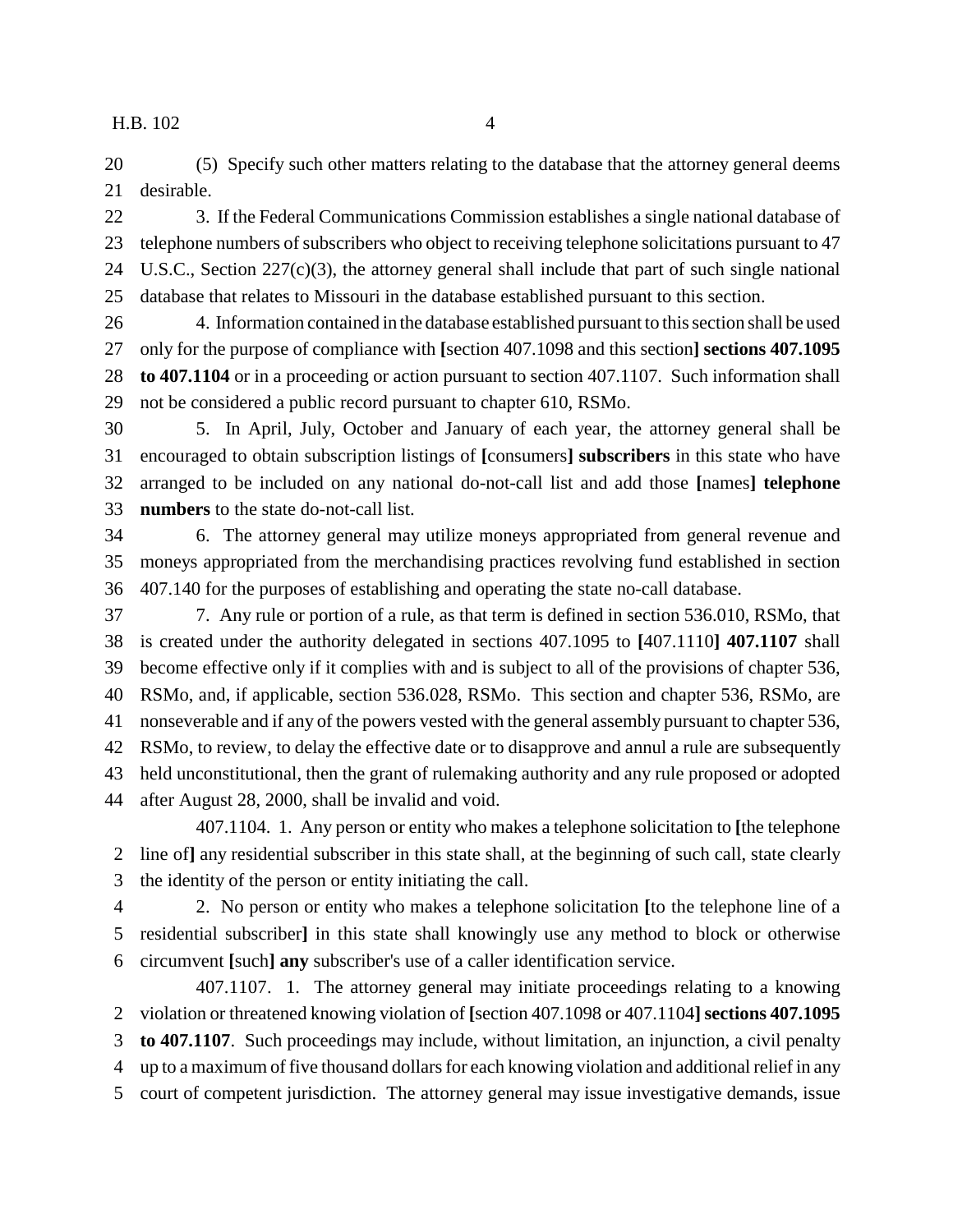subpoenas, administer oaths and conduct hearings in the course of investigating a violation of

**[**section 407.1098 or 407.1104**] sections 407.1095 to 407.1107**.

 2. In addition to the penalties provided in subsection 1 of this section, any person or entity that violates **[**section 407.1104**] sections 407.1095 to 407.1107** shall be subject to all penalties, remedies and procedures provided in sections 407.010 to 407.130. The remedies available in this section are cumulative and in addition to any other remedies available by law.

 3. Any person who has received more than one telephone solicitation **or call** within any twelve-month period by or on behalf of the same person or entity in violation of **[**section 407.1098 or 407.1104**] sections 407.1095 to 407.1107** may either:

(1) Bring an action to enjoin such violation;

 (2) Bring an action to recover for actual monetary loss from such knowing violation or to receive up to five thousand dollars in damages for each such knowing violation, whichever is greater; or

(3) Bring both such actions.

 4. It shall be a defense in any action or proceeding brought pursuant to this section that the defendant has established and implemented, with due care, reasonable practices and procedures to effectively prevent telephone solicitations in violation of **[**section 407.1098 or 407.1104**] sections 407.1095 to 407.1107**.

5. No action or proceeding may be brought pursuant to this section:

 (1) More than two years after the person bringing the action knew or should have known of the occurrence of the alleged violation; or

 (2) More than two years after the termination of any proceeding or action arising out of the same violation or violations by the state of Missouri, whichever is later.

 6. A court of this state may exercise personal jurisdiction over any nonresident or his or her executor or administrator as to an action or proceeding authorized by this section in the manner otherwise provided by law.

 7. The remedies, duties, prohibitions and penalties of sections 407.1095 to **[**407.1104**] 407.1107** are not exclusive and are in addition to all other causes of action, remedies and penalties provided by law.

 8. No provider of telephone caller identification service shall be held liable for violations of **[**section 407.1098 or 407.1104**] sections 407.1095 to 407.1107** committed by other persons or entities.

**[**9. Section 407.1104 and this section shall take effect on July 1, 2001.**]**

**[**407.1110. The attorney general shall establish an advisory group composed of government entities, local telecommunications companies, businesses, and senior citizen and other community advocates to compile and promote a list of educational literature to help consumers understand their options